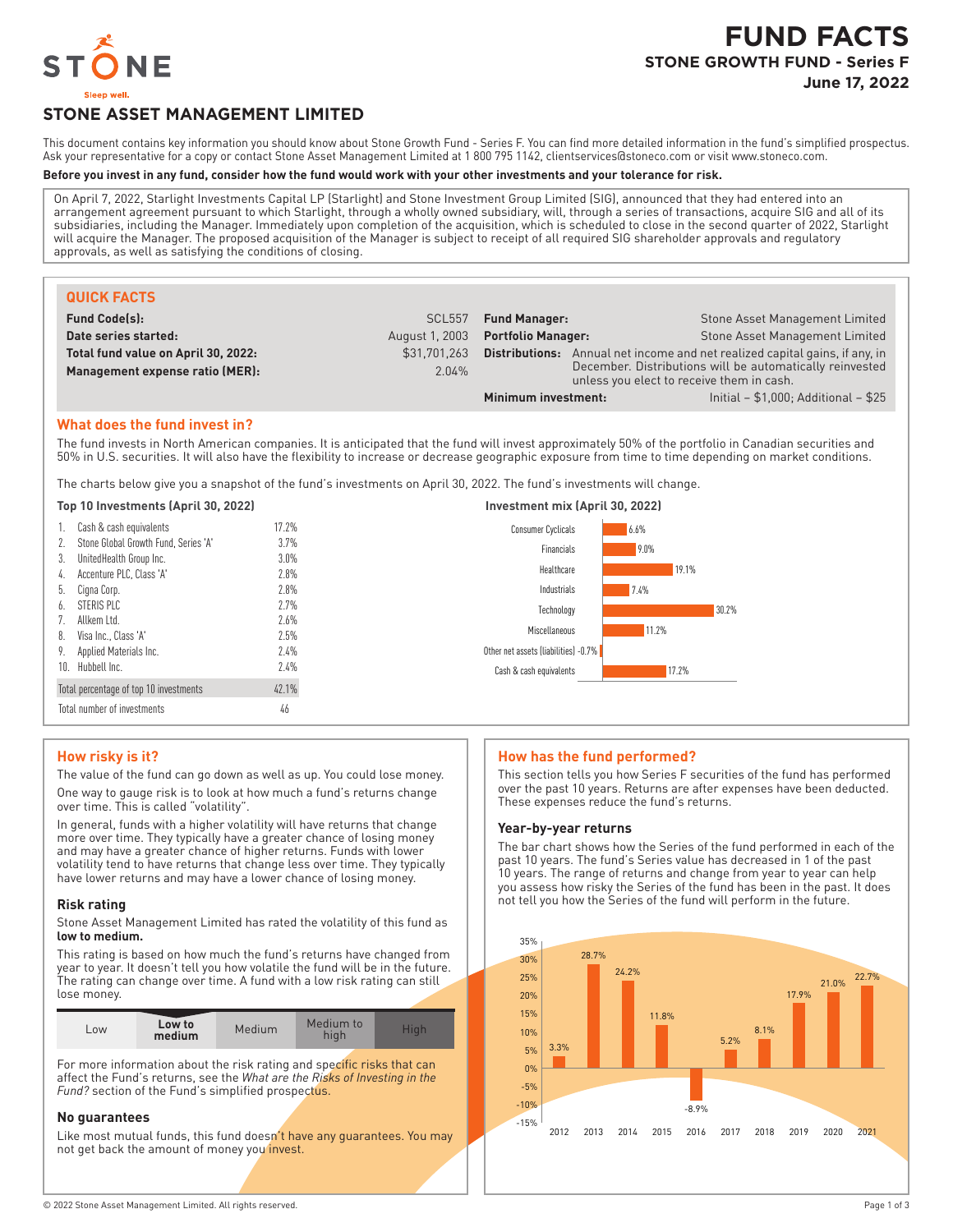

## **Best and worst 3-month returns**

This table shows the best and worst returns for Series F securities of the fund in a 3-month period over the past 10 years. The best and worst 3-month returns could be higher or lower in the future. Consider how much of a loss you could afford to take in a short period of time.

|                                           | Return | 3 months ending                         | If you invested \$1,000 at the beginning of the period |
|-------------------------------------------|--------|-----------------------------------------|--------------------------------------------------------|
| <b>Best return</b>                        | 16.66% | June 30, 2020                           | Your investment would rise to \$1.166.60.              |
| Worst return<br>March 31, 2016<br>-13.75% |        | Your investment would drop to \$862.50. |                                                        |

## **Average return**

The annual compound return of the Series of the fund was approximately 10.8% over the past 10 years. If you had invested \$1,000 in the Series of the fund 10 years ago, your investment would now be worth \$2,802.66.

## **Who is this fund for?**

#### **This fund is suitable for investors:**

- Seeking capital growth
- With a mid-term to long-term investment horizon with a low to medium risk tolerance

This fund may not be suitable for investors with a short-term investment horizon.

## **A word about tax**

In general, you'll have to pay income tax on any money you make on a fund. How much you pay depends on the tax laws where you live and whether or not you hold the fund in a registered plan such as a Registered Retirement Savings Plan or a Tax-Free Savings Account. Keep in mind that if you hold your fund in a non-registered account, fund distributions are included in your taxable income, whether you get them in cash or have them reinvested.

## **How much does it cost?**

The following tables show the fees and expenses you could pay to buy, own and sell Series F securities of the fund.

The fees and expenses – including any commissions – can vary among series of a fund and among funds. Higher commissions can influence representatives to recommend one investment over another. Ask about other funds and investments that may be suitable for you at a lower cost.

#### **1. Sales charges**

When you purchase Series F securities of the fund, you do not pay a sales charge. Instead, you may be required to pay your representative's firm a negotiated fee for investment advice and other services that it provides to you.